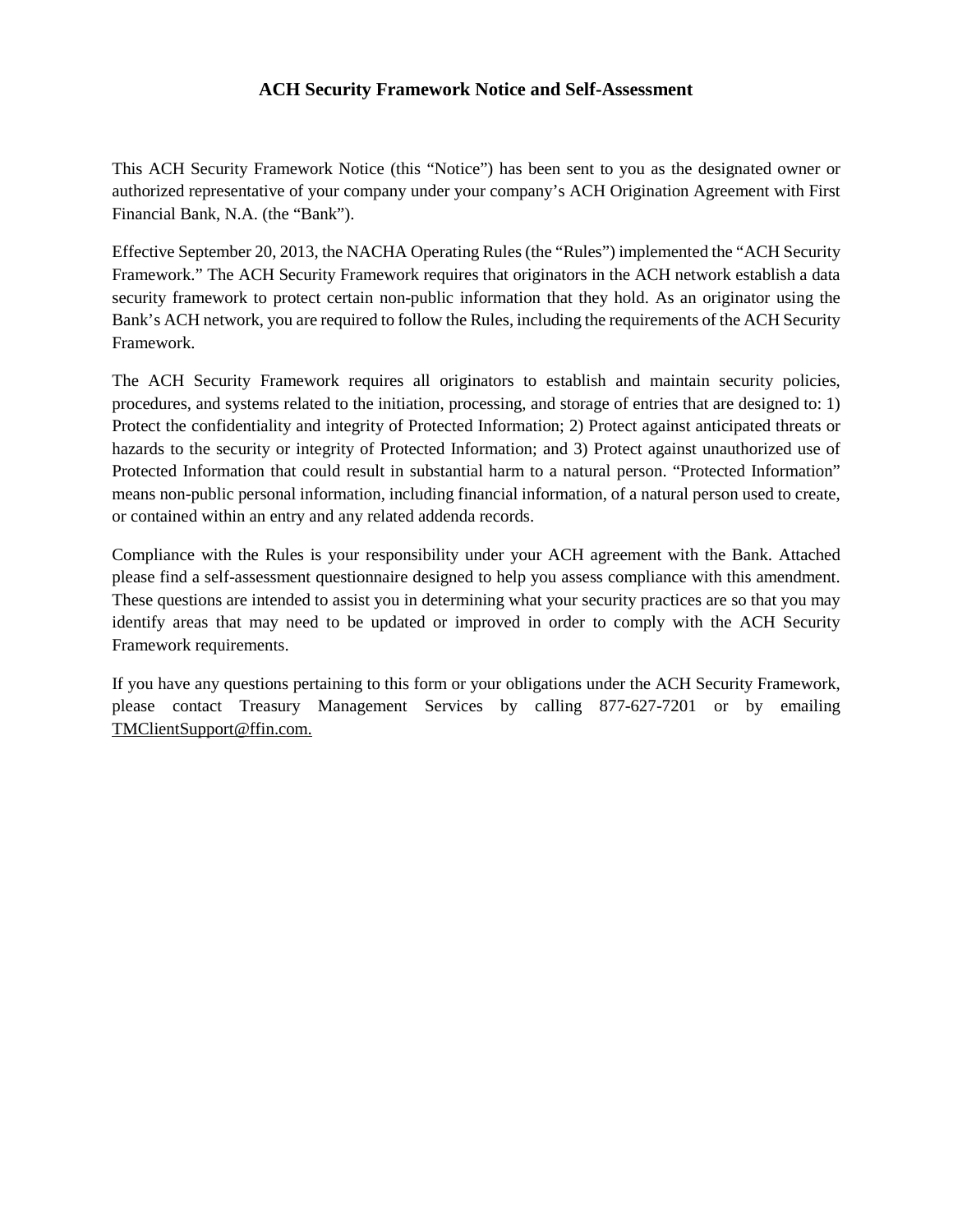# **ACH DATA SECURITY SELF-ASSESSMENT FOR ORIGINATORS**

#### 1. **What types of ACH related information does your company store?** *(Mark all that apply)*

*NACHA Rules require that all non-public information is protected. NACHA Rules and other regulations contain different retention periods for various documents. For example, authorization forms containing account information need to be stored safely for two (2) years after the last transaction is initiated. Your storage of documents should be in conformance with NACHA Rules and all applicable regulations.*

- $\Box$  Authorization forms
- $\Box$  Checks used as part of authorizations (including voided checks)
- $\Box$  Emails or other electronic correspondence with entry information
- $\Box$  Electronic NACHA formatted files sent to your FI for processing
- $\Box$  Paper files or entries sent to FI for processing
- $\Box$  Other reports containing entry information from accounting software or other programs

#### 2. **Where is information related to ACH entries stored?** *(Mark all that apply)*

*Limiting access to non-public information, such as account information for your employees, vendors, and customers helps protect data.*

- $\Box$  Home office of employees
- $\Box$  Removable media sources (i.e. Flash drives, CDs, Backup tapes/drives)
- $\Box$  Company website
- $\Box$  Outsourced technology service provider location/server
- $\Box$  File cabinets
- $\Box$  Desk drawers
- $\square$  Binders
- Work PC/Laptop
- $\Box$  Mobile device

#### 3. **Who at your company has access to ACH related information?** *(Mark all that apply)*

*Restricting information on a need-to-know basis is another measure to protect non-public information.*

- $\Box$  All employees, including any temporary workers
- $\Box$  Only those with ACH related job duties
- $\Box$  Managers/principals of the company
- $\Box$  Outside parties (cleaning companies, contractors, etc.)

### 4. **Which of the following controls do you have in place for the physical security of data?** *(Mark all that apply)*

*Securing documents, such as authorization forms, is another measure to protect private information.* 

- $\square$  Locked storage space (file cabinet, drawer)
- $\Box$  Locked storage for backup drives or other removable media
- $\Box$  Key inventory to ensure limited staff access to sensitive information
- $\Box$  Clean desk policy
- $\Box$  Office security systems or alarms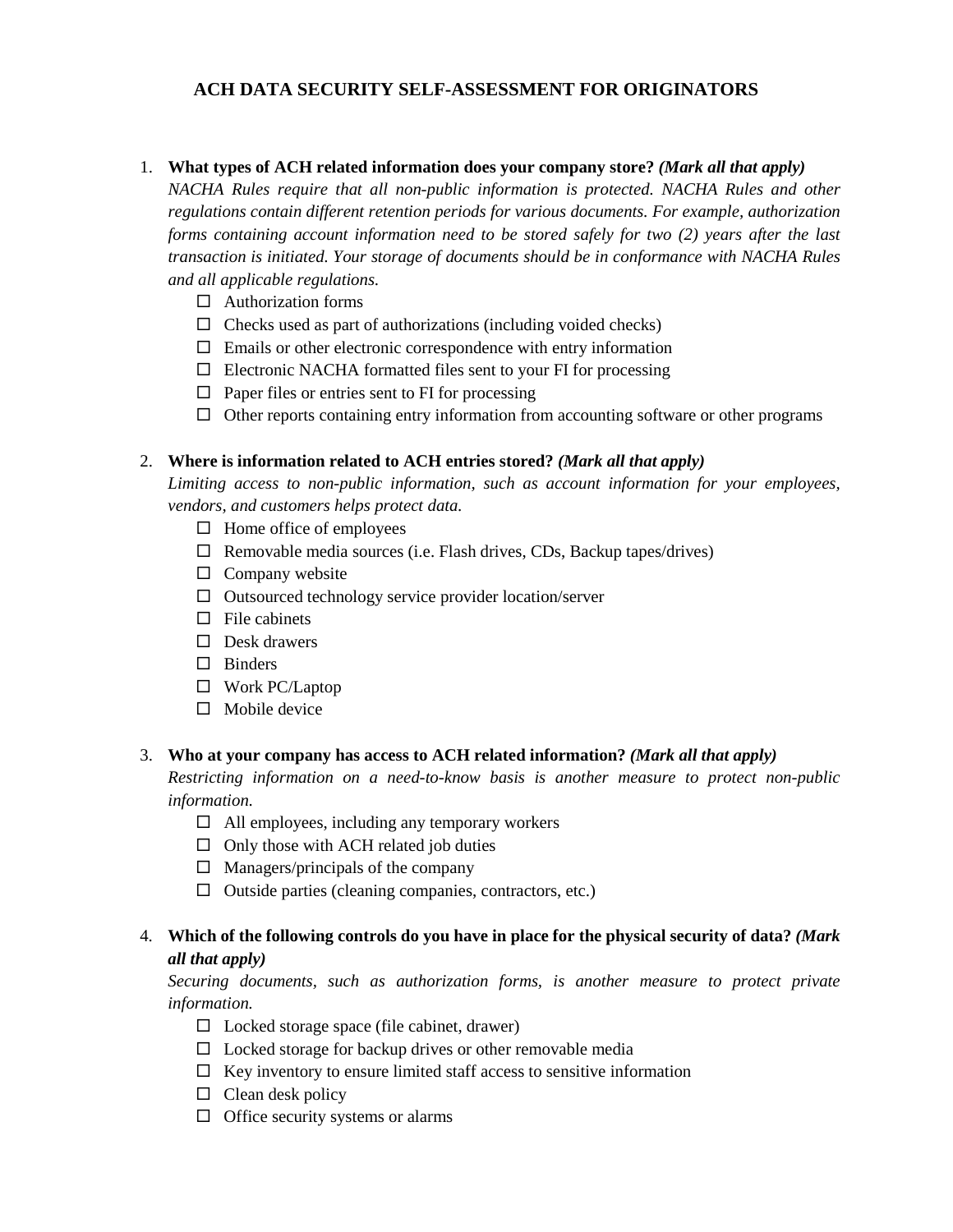# 5. **Which of the following controls do you have in place for the digital security of data?** *(Mark all that apply)*

*Limiting access to applications, such as ACH Origination or other applications for check writing and reconciliation, and establishing user id and password policies helps define roles and builds protection of sensitive information.*

- $\Box$  Unique User IDs for each employee
- □ Password controls:
	- "Strong" password requirements (length, character requirements, etc.)
	- Secure storage of passwords, including ensuring they are not posted at workstation
	- Required changes of passwords after days (insert number)
	- Lockout of user account after \_\_\_\_\_ invalid attempts (insert number)
	- Timeout or automatic locking of workstation after <u>equal minutes</u> (insert number)
- $\Box$  Restricted access to files on network by job duties
- $\Box$  Designated PC for any internet banking or funds transfer services, such as ACH
- $\Box$  Updated anti-virus and anti-malware programs
- $\Box$  Automatic software patches or upgrades, including operating system updates
- $\Box$  Restrictions on types of internet sites that can be used or usage of company email
- $\Box$  Firewall for office network
- $\square$  Secure email for communications with customers/employees when sensitive information is being transmitted
- $\Box$  Encrypted or secured customer websites if used for accepting payment requests
- $\Box$  Encryption for laptops or other mobile devices
- $\Box$  "Self-destruct" or "remote clean" ability for lost or stolen mobile devices
- $\Box$  Controls for remote connections to and from the company (e.g. Virtual Private Network [VPN] connection)

### 6. **Are your company's employees provided training on information security?**

*Helping employees understand why it is necessary to develop practices that protect sensitive information held by the business also helps them.*

- □ Yes
- $\square$  No

#### **If yes, are the following topics included?** *(Mark all that apply)*

- $\square$  Password security
- $\Box$  Social engineering (e.g. phishing via email or phone)
- $\Box$  Acceptable use policies for internet and email
- $\Box$  Security of mobile devices/laptops when traveling

# **7. Do you work with outside service providers to help you with your technology and data security efforts?**

*Overseeing the work of outside service providers, especially those with access to systems containing sensitive company information, is another measure in protecting non-public information.* 

- Yes
- $\Box$  No